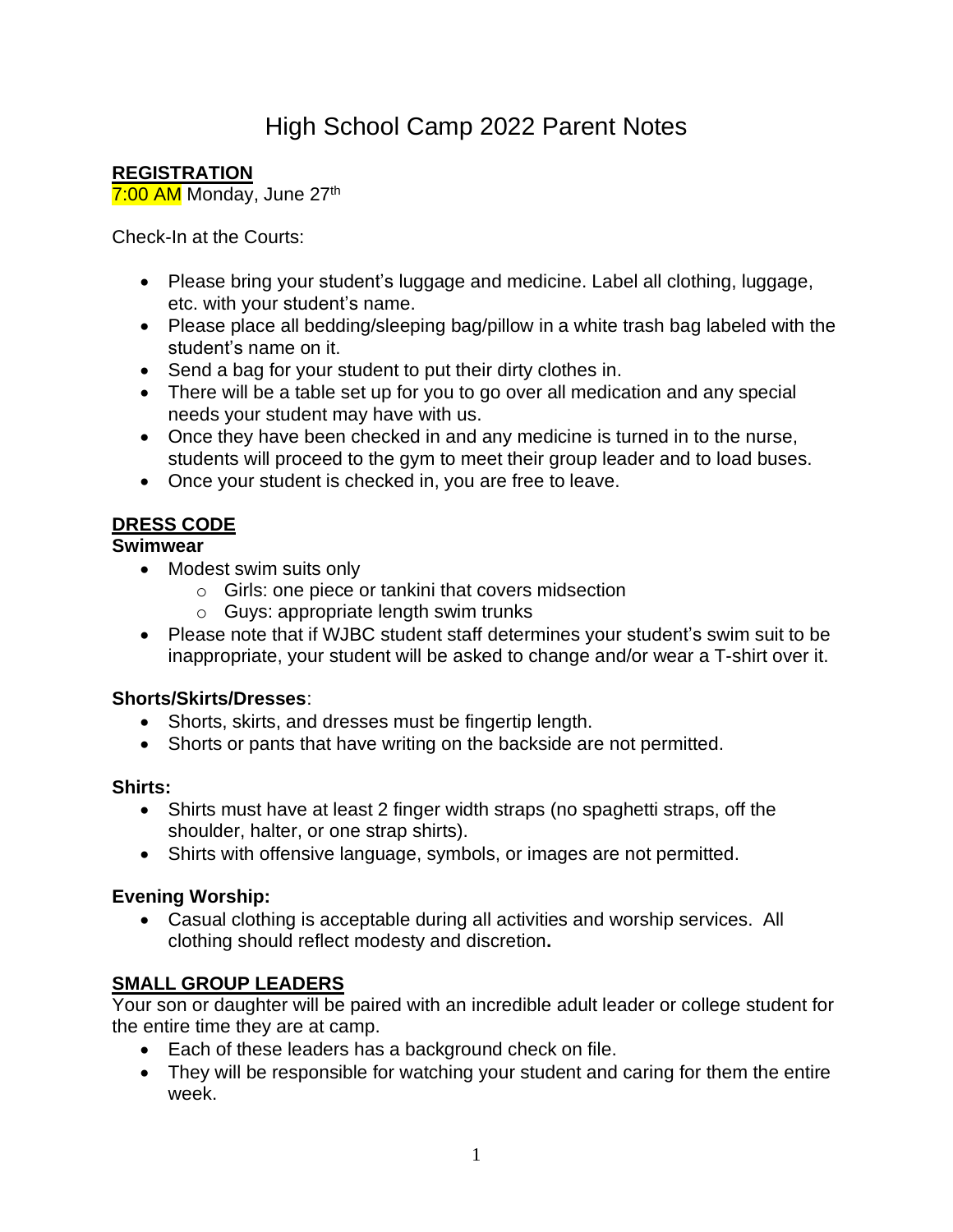## **MEDICAL CARE/NURSE**

We will have a medical professional attending camp with us who will oversee the administration of all medications.

- Please let us know about all of your student's medicine at registration.
	- o We will have a Ziplock bag for you to place any medication and instructions in.
	- o If any medical needs arise at camp, we will call you.
- If your student has any special medical needs or learning conditions, please let us know before we leave for the week.

#### **DISCIPLINE DO NOT BRING:**

- Weapons
- Alcohol/drugs (including tobacco or lighters)
- Practical joke items
- Electronic games
- Fireworks

\*Absolutely no pranks or practical jokes are allowed at any time.

CELL PHONES WILL BE PERMITTED DURING TRAVEL, BUT WILL BE TURNED IN TO SMALL GROUP LEADERS UPON ARRIVAL TO CAMP. THIS WILL ALLOW YOUR STUDENT TO BETTER FOCUS ON GROWING THEIR FRIENDSHIPS AND RELATIONSHIP WITH THE LORD.

If these rules are broken or any discipline issues arise a member of the WJBC Student Staff will address the issue. If the situation warrants, students will be sent home. (Parents will have to make arrangements to come get their student from camp.)

- If a student disrupts or breaks rules, they will be warned by their group leader.
- If the behavior continues, a staff leader will be brought in to the discussion. At this point you, the parent, may be called to discuss the situation with one of our leaders. We will give a fair warning that your student is showing signs that they don't want to be at camp by not being compliant.
- If the behavior does not stop you will be called and will need to make arrangements to pick up your child from camp.
- Examples of unacceptable behavior: disrespect for the small group leader, running off, hiding, vandalism, bullying, pulling pranks or breaking abovementioned rules.

# **RETURN/PICK UP**

<mark>7:00 PM</mark> – Friday, July 1<sup>st</sup>

\*This time may change due to unforeseen circumstances.

- Luggage will be picked up in the Courts
- Remember to pick up your student's luggage AND medications on Friday.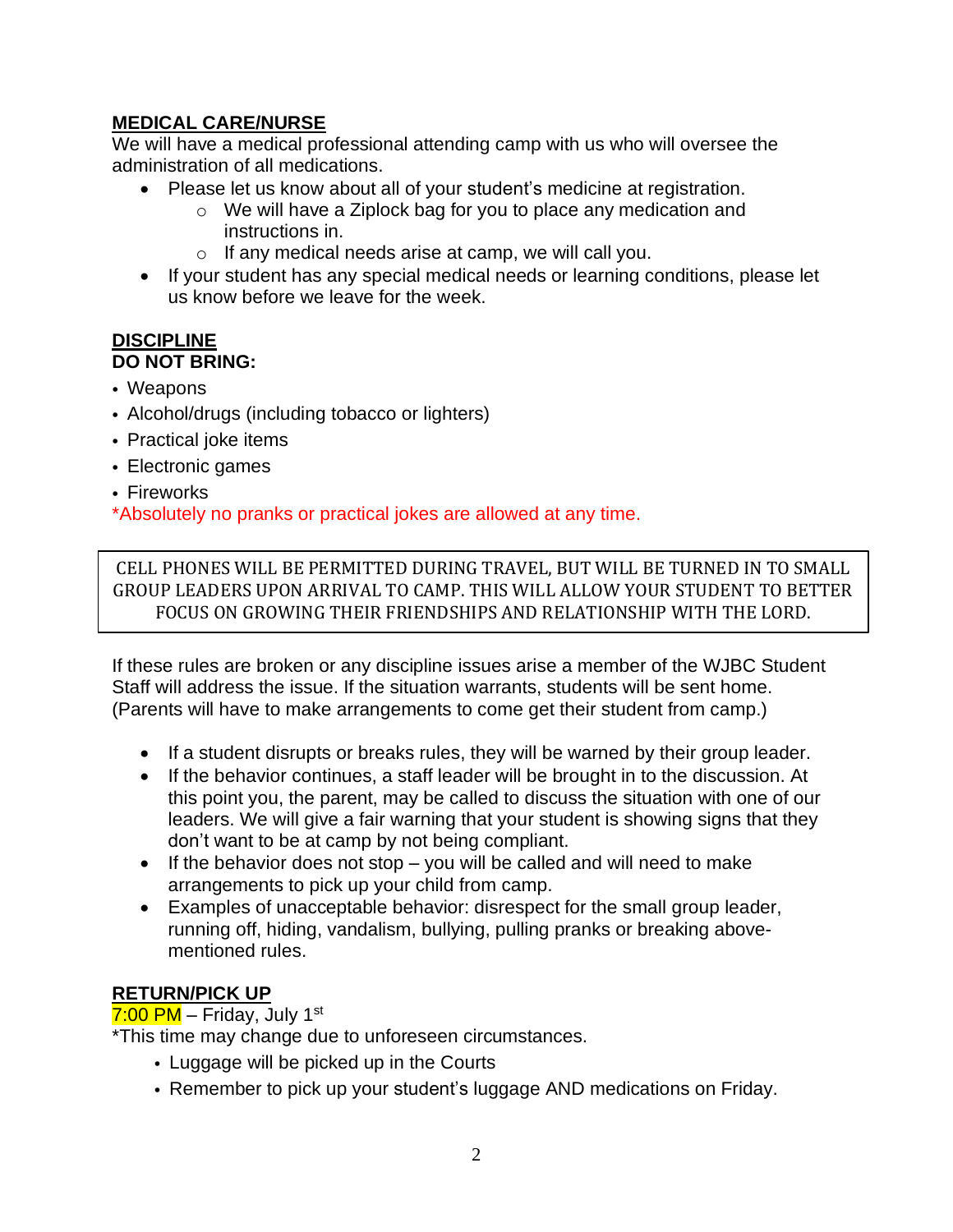# **WHAT TO BRING/PACKING LIST**

- Bible/Pen
- Water bottle
- Hand Sanitizer
- Watch/Camera (To Tell Time/Take Pictures)
- Casual/athletic clothes for 5 days/4 nights
- Modest swim suit(s)
- Tennis shoes/sandals/shower shoes
- Toiletries (deodorant, toothpaste, soap, etc.)
- Medications (In Ziplock bag with name)
- Money for 2 meals (Lunch on the way there, and the way back)
- Optional Money for snacks (i.e. Thomas' Ice Cream, Snacks at Movie Theater)
- Towels/Wash cloth/Beach towels
- Pillow/Sheets/Sleeping Bag
- Clothes for theme nights

**Monday Night – Camp Hype Night Tuesday Night – Movie Night Wednesday Night – Luau Thursday Night – Volleyball Championship**

**\***If anything is lost or stolen, neither WJBC nor Blue Horizon is responsible for replacing it.

\*\*\***Luggage is limited to 1 suitcase, 1 bedroll and 1 carry-on bag.**

## **OTHER**

- Please remind your student that they must be on time to everything/attend everything.
- Snacks will be provided in the evenings following dinner. Students are responsible for all the money they bring to camp.
- Please add us on Facebook and Instagram; we will be uploading camp pictures.
- Watch for updates on return on the West Jackson Students Facebook Page.
- Text @wjbcstumin to 81010 to subscribe for updates and event reminders

# **EMERGENCY CONTACT NUMBERS:**

| Josh Ward - Student Pastor                                                  | (731) 358-0079     |
|-----------------------------------------------------------------------------|--------------------|
| Mandy Wilson - Girls Minister                                               | (731) 394-1730     |
| Allison Teel - Girls Ministry Associate                                     | (731) 695-2211     |
| Michael Garber - Guys Ministry Associate                                    | (901) 461-8295     |
| Owen Westbrooks - Student Worship Associate                                 | $(618) 638 - 4537$ |
| <b>Church Office</b>                                                        | (731) 660-4535     |
| $\star$ lf you hous an amazonay and connat not in tough with us places call |                    |

If you have an emergency and cannot get in touch with us, please call Blue Horizon.

Blue Horizon Lodge and Retreat 19016 Front Beach Road (Hwy. 98-A) Panama City Beach, FL 32413 (850) 234.8123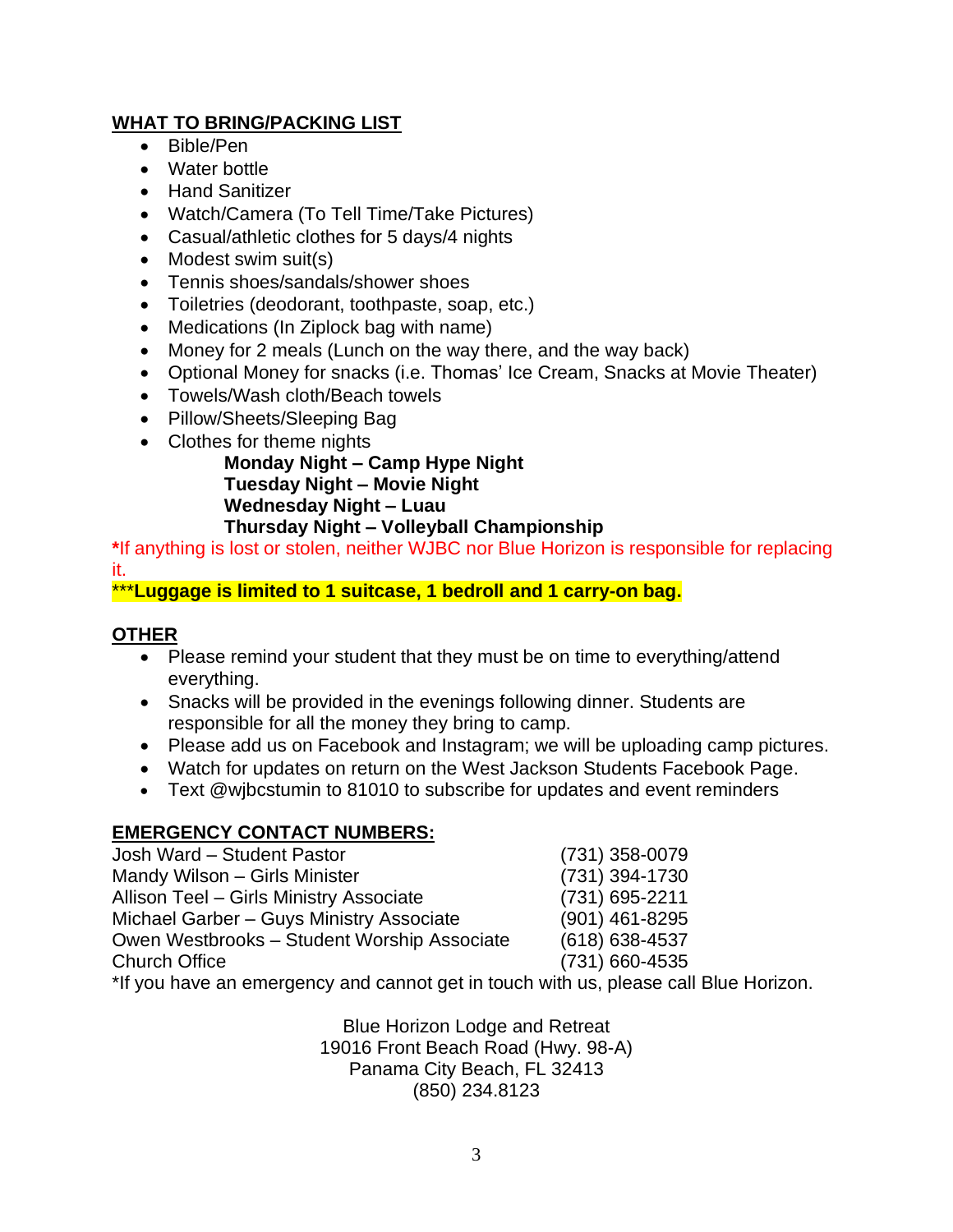## **HIGH SCHOOL CAMP 2022**

#### **Monday, June 27th**

- 7:00 AM Registration @ The Courts
- 7:30 AM Depart for Blue Horizon
- 12:00 PM Lunch in Birmingham
- 4:30 PM Arrive at Blue Horizon
- 6:00 PM Dinner
- 7:15 PM Leader Meeting
- 7:30 PM Worship
- 9:00 PM Small Groups
- 10:00 PM Late Night
- 11:30 PM Lights Out

#### **Tuesday-Thursday, June 28th-30th**

- 8:30 AM Breakfast
- 8:45 AM Leader Meeting
- 9:00 AM Morning Session
- 10:00 AM Devotional
- 10:30 AM Small Groups
- 11:00 AM Recreation
- 12:00 PM Lunch
- 1:00 PM Free Time
- 5:30 PM Dinner
- 6:45 PM Leader Meeting
- 7:00 PM Worship
- 8:30 PM Small Groups
- 9:30 PM Late Night
- 11:30 PM Lights Out

## **Friday, July 1st**

- 7:30 AM Breakfast
- 8:00 AM Depart for Jackson
- 12:30 PM Lunch
- 7:00 PM Arrive at WJBC